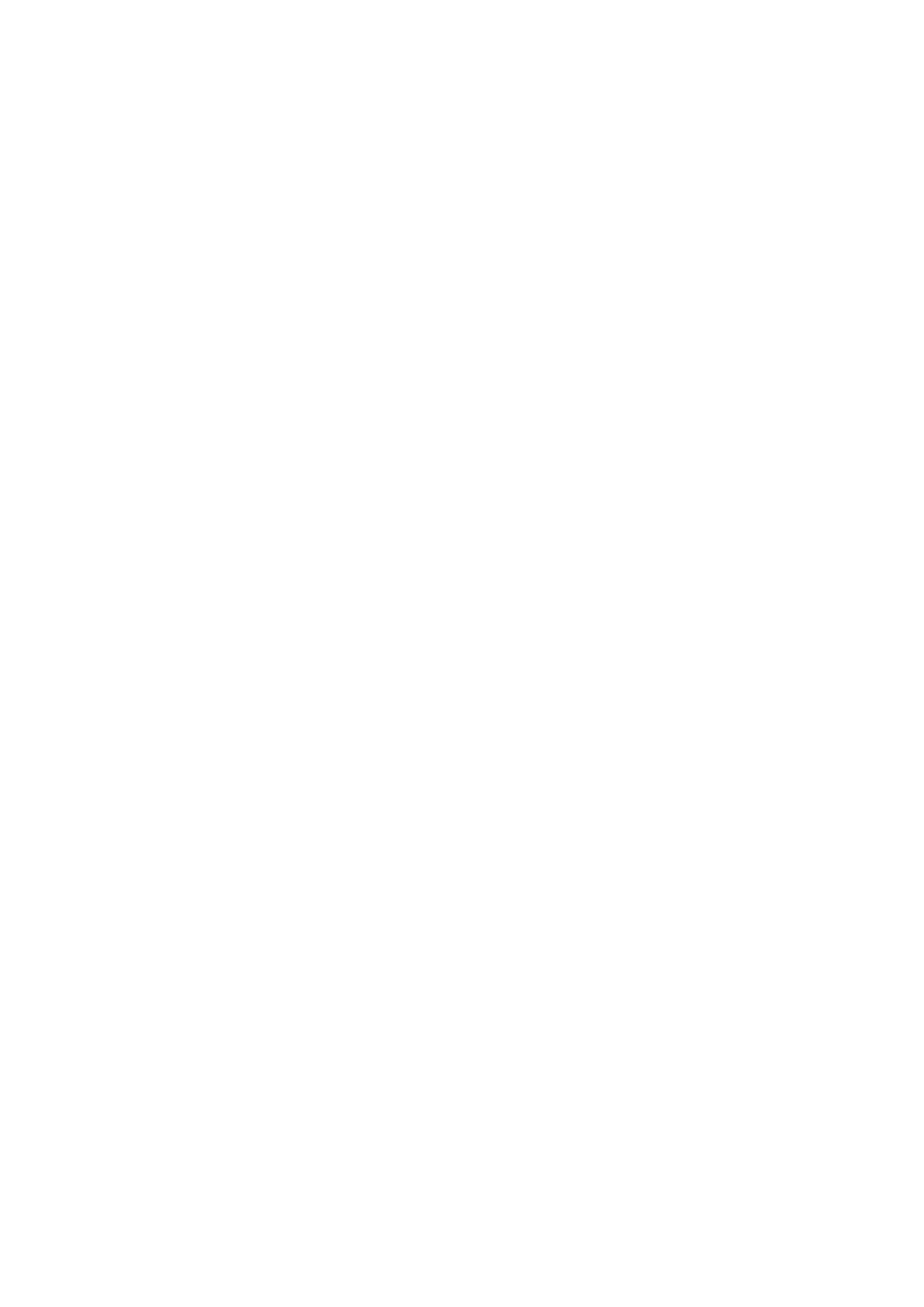## **MEMBERS OF THE REVIEWER COMMITTEE**

Chairman:

| László Kovács PhD, dr. habil |                                                |
|------------------------------|------------------------------------------------|
|                              | (A/Professor, University of Miskolc)           |
| Secretary:                   |                                                |
| Attila Szilágyi PhD          |                                                |
|                              | (A/Professor, University of Miskolc)           |
| Members:                     |                                                |
| Tibor Csáki PhD              |                                                |
|                              | (Retired A/Professor, University of Miskolc)   |
| István Szabó PhD             |                                                |
|                              | (A/Professor, University of Debrecen)          |
| <b>Károly Jónap PhD</b>      |                                                |
|                              | (Retired A/Professor, University of Miskolc)   |
| <b>Official reviewers:</b>   |                                                |
|                              | Klára WENZEL Gottfriedné Gerőfy PhD, dr. habil |

(Retired A/Professor, Budapest University of Technology and Economics)

**László Czap PhD** 

(A/Professor, University of Miskolc)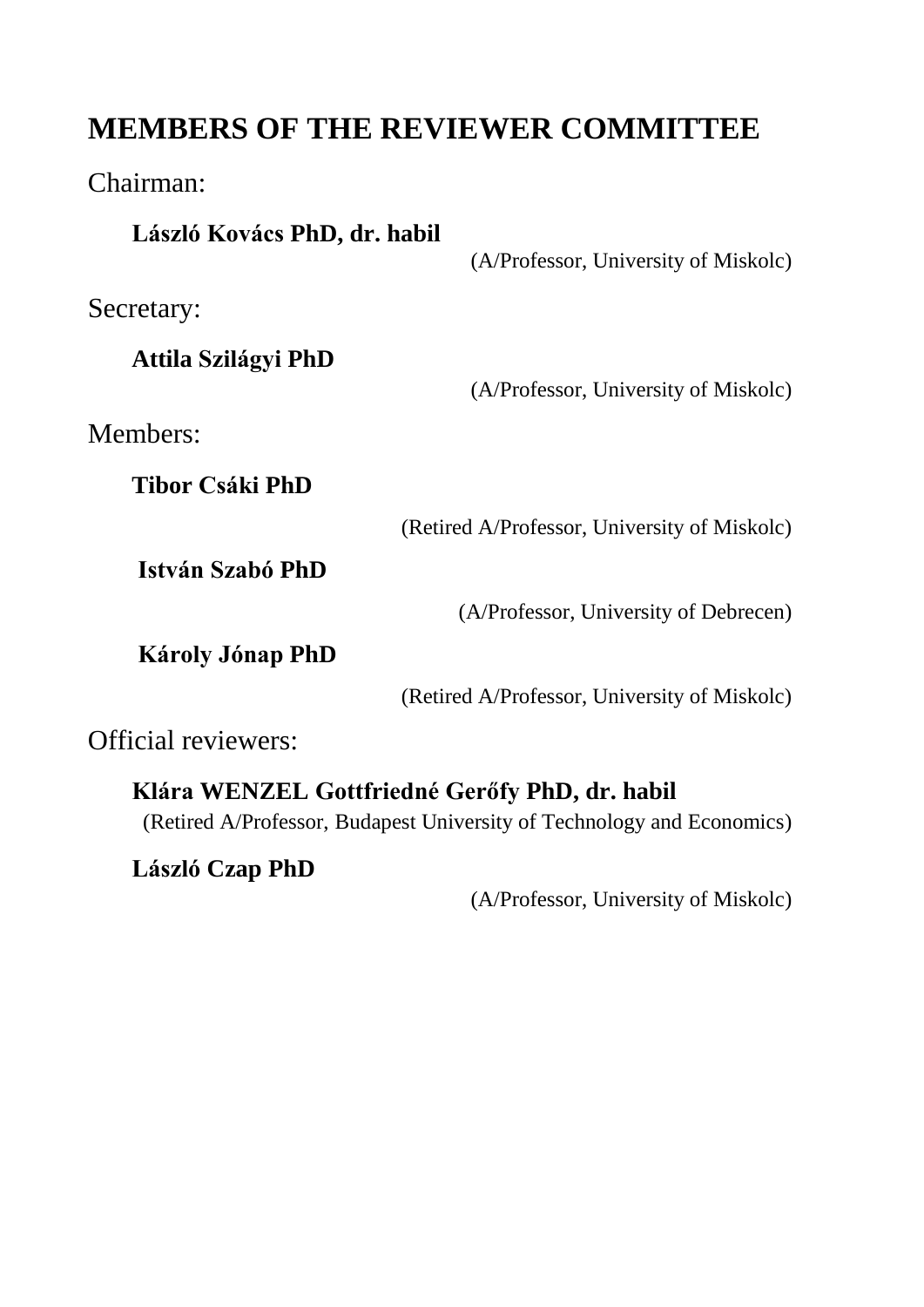## **I. GOALS OF THE DISSERTATION**

In industrial applications using contact vibration measurement method is often not possible, therefore contactless methods has more and more importance. This is one of the reasons why laser distance sensors are widely used for vibration measurement, although the sampling rate of these sensors is still lower than the speed of the industrial contact vibration sensors. In order to increase the performance of contactless measurement, development of new methods is required. One of the possibilities is to use line scan cameras, as its resolution and speed enable the application for high-speed vibration measurement.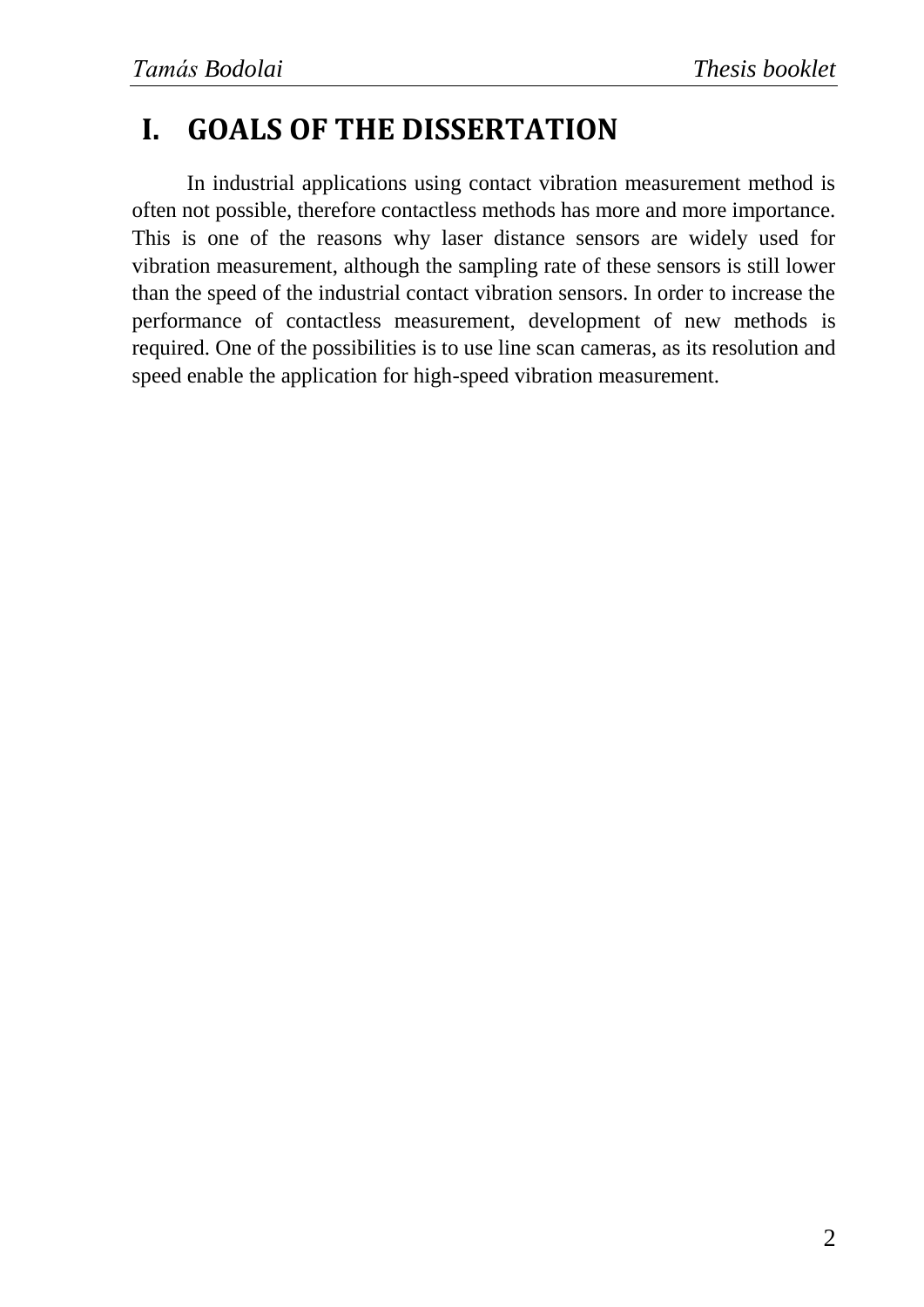## **II. SCIENTIFIC BACKGROUND OF THE RESEARCH**

In the fields of optical measurement techniques the main disadvantage of the area scan cameras applications is their low speed. Nowadays high-speed digital cameras are available, suitable for taking 100 000 pictures/second. Nevertheless this speed can be reached only in case of extremely small resolution sensors containing ~128x64 pixels which is not enough for most measurement applications. Increasing the resolution of sensor the obtainable speed is decreasing. For example in case of a sensor containing 640x480 pixels the speed is only 36 000 fps (frame per second). The other great problem is the amount of data. The high-speed cameras even in case of small sensor size produce huge amount of data, online transmission of them to the computer is impossible. This is the reason why the time of the continuous (no interruption) record of these cameras depends on the capacity of their caches (integrated memory inside of the sensor). In practice most of the high-speed cameras are capable of taking pictures continuously for 5-7 seconds.

In my opinion the area scan cameras can not race with the widely used laser distance meters because of their resolution and speed.

In line scan cameras the sensor contains only one pixel line with 2 048, 4 096, 6 144, 8 192 pixels in general, but nowadays models with 24 576 pixels are also available. In spite of the high resolution these cameras are able to take even 80 000 pictures/second. From the measurement technique's point of view this is equivalent to the sampling frequency. On the basis of these two features I decided to examine the practical applicability of these cameras in the field of contactless vibration measurement. Traditional application of line scan cameras is growing in the industry but in area of the measurement it is not significant. Studying relevant scientific references there are two including the most sophisticated solutions in this area.

The first one *Visual measurement of pile movements for the foundation work using a high-speed line-scan camera* is published in 2008 in *Elsevier, Pattern Recognition* journal (further it signs Lim&Lim)*.* Authors have developed a simple pattern containing black and white areas. Fitted this pattern to the steel pile the authors can measure the vibrations and movements of the pile by 10 kHz sampling rate. They used finite sample measurement method for 10 seconds. Accuracy of the measurement was about 120 µm.

The second publication *Seismic structural displacement measurement using a high-speed line-scan camera: experimental validation* was published in 2010. In this article the authors implemented the simulation of the measurement of seismic events using the pattern and measurement method of Lim&Lim. The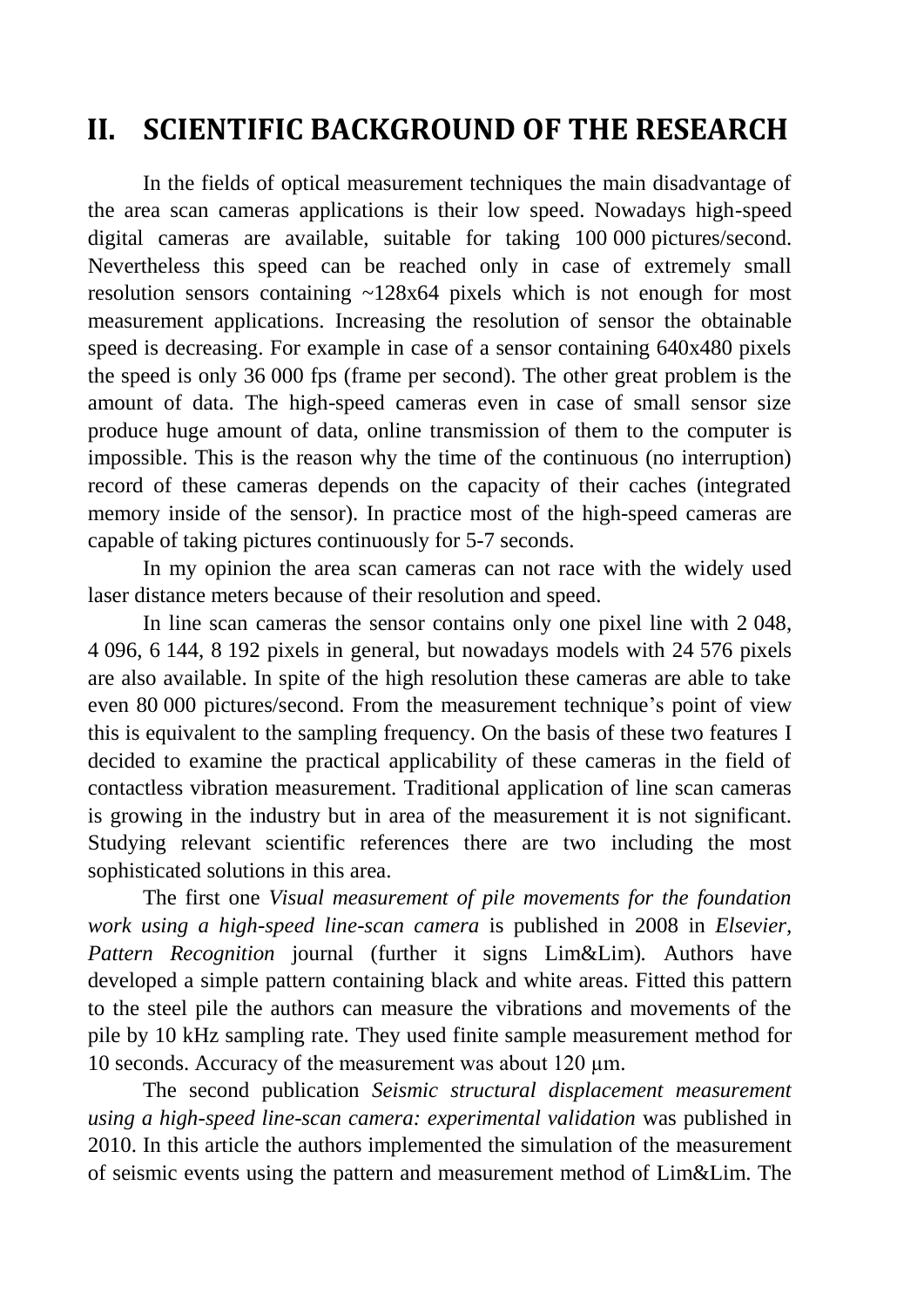used resolution is about 30 µm. This task does not need high sampling frequency therefore the line scan camera was used with only 1 kHz. The relative error of the tests was less then 3%.

In industrial environment we usually have to perform measurement in special circumstances making impossible the use of traditional, widely used methods. My goal is to develop a sensor suitable for industrial applications with comparable to the laser distance sensor's quality properties, that is efficient in economical and also in technical meanings, e.g. the measuring rate can be set in wide range.

## **III. NEW SCIENTIFIC ACHIEVEMENTS, UTILIZATION OF THE NEW SCIENTIFIC RESULTS**

### **Summary of the new scientific achievements**

One of my goals was to develop a simultaneous multidimensional measurement method for movement sensing. In my opinion it is possible only in case of using a fitted pattern on the surface of the measured object. Therefore my research area was narrowed to pattern based measurement methods. The theory of the measurement method is shown in the figure 1.



**Fig. 1 Demonstrating the theory of measurement**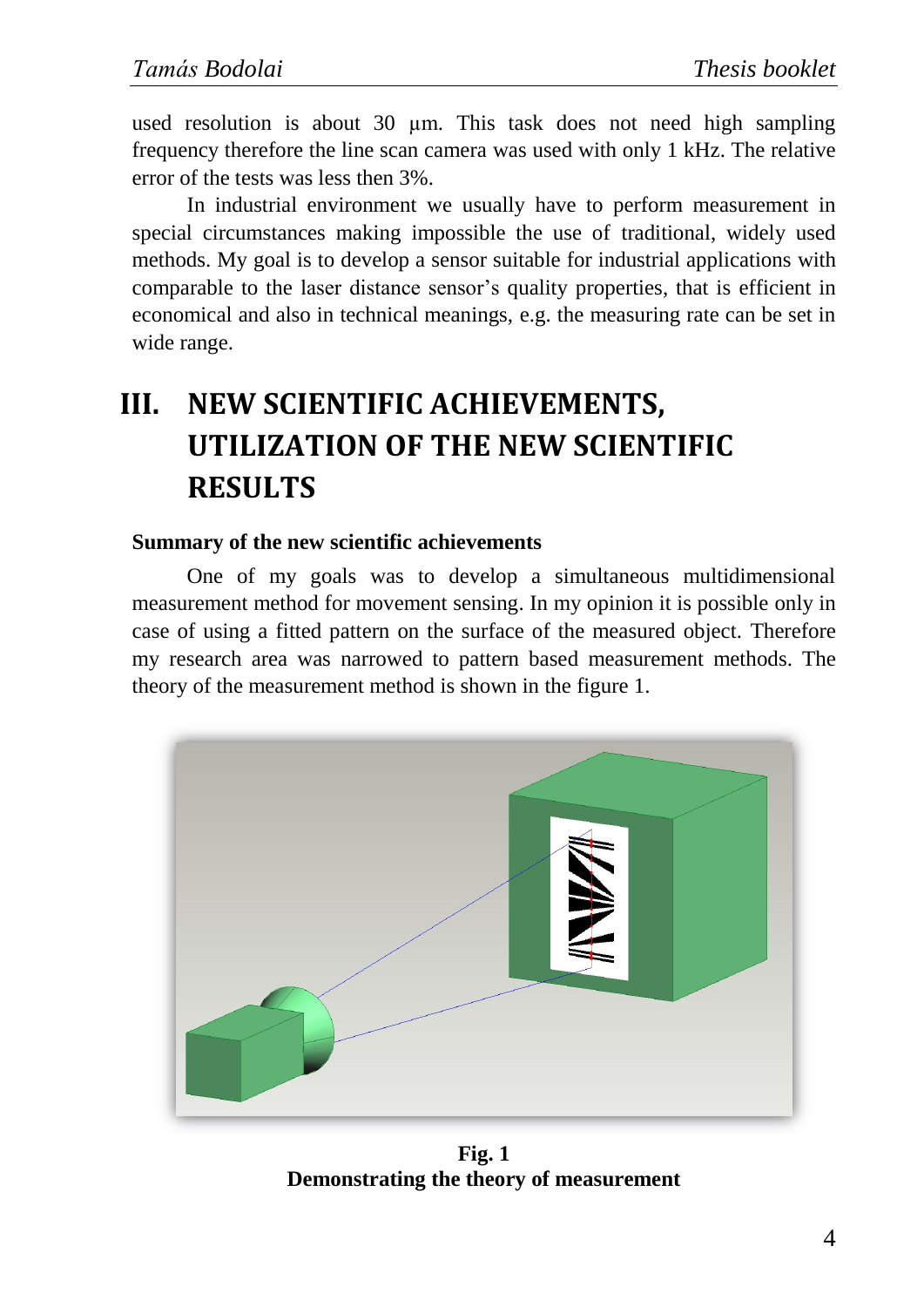Determination of all transformation parameters is not possible using only one pixel line. But nowadays we can build special measurement cameras with two line scan module. The figure 2 demonstrates this measurement method.



**Fig 2. Demonstration of the two lines measurement method**

For these measurement methods I need a specially designed pattern attached to the measured surface, therefore I have developed a sizeable pattern. It is shown in the figure 3 with different size parameters.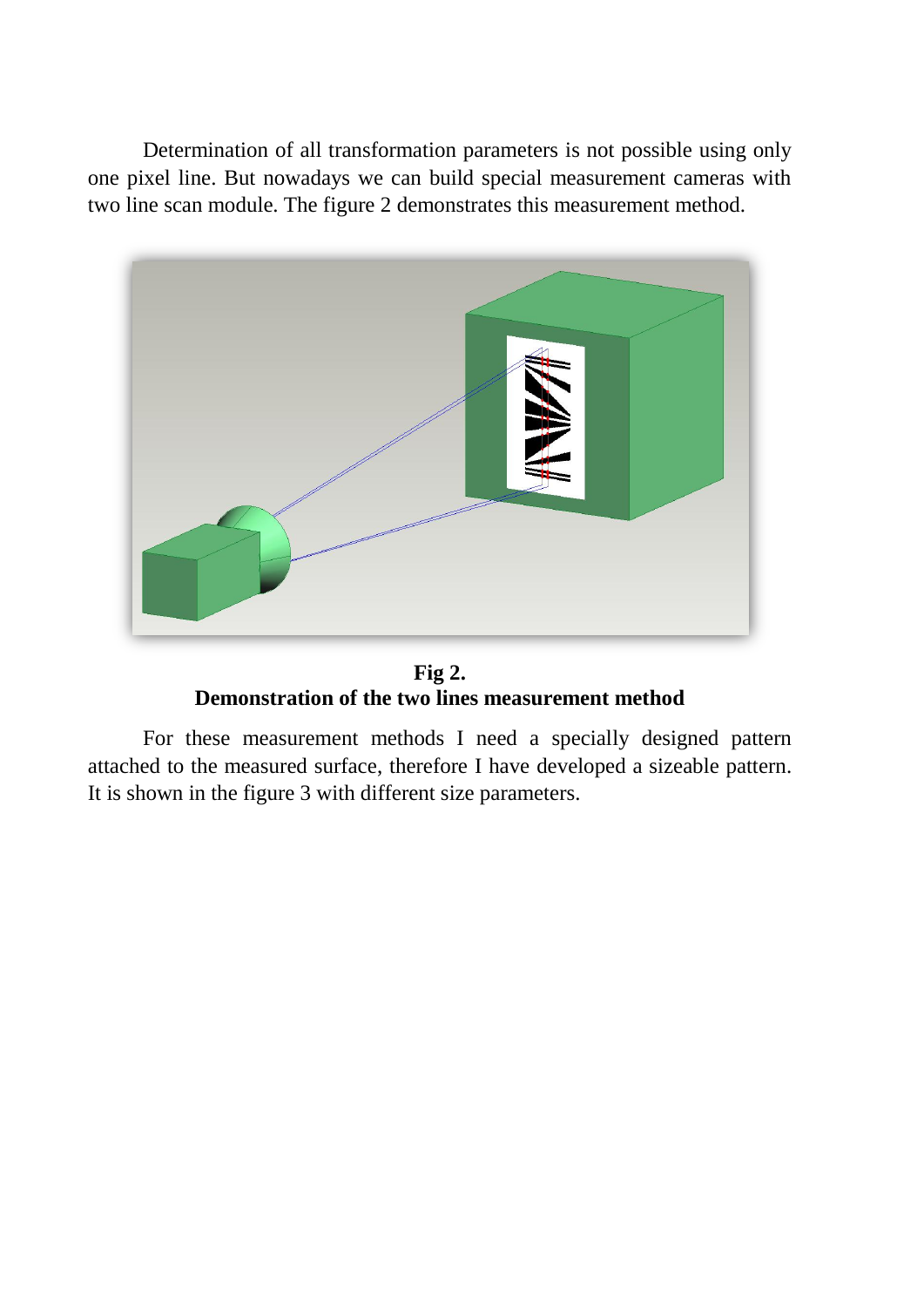

**Fig 3. Final pattern with different size parameters a: (z) 1 mm, (Cmax) 1, b: z=0,5 mm, Cmax=1; c: z=0,5 mm, Cmax=1,5**

*Thesis 1: I have developed a special pattern containing black and white areas which should be fitted to the surface to be measured. The method using line scan sensors for recording movement of this pattern is suitable for simultaneous determination of multidimensional movements of the object.*

The developed pattern is not a universal and general one which can be just simply printed and fitted, but it should be resized and optimized to the actual measuring task. In order to make the resizing process possible and user friendly, I have developed a pattern sizing method.

*Thesis 2: I have developed a new method for sizing the pattern described in thesis 1. in order to make it suitable for application specific definition. This method is suitable for dynamical changing of the pattern's sizing parameters considering expected ranges and resolutions of each dimension.*

Results of the measurement are the actual measures of the movement in length and phase. To get these real results from the lines measured by camera we need special conversion algorithms using effective mathematical model. In my thesis I have developed the mathematical model suitable for specification of the pattern shape and the effects of the three dimension transformations.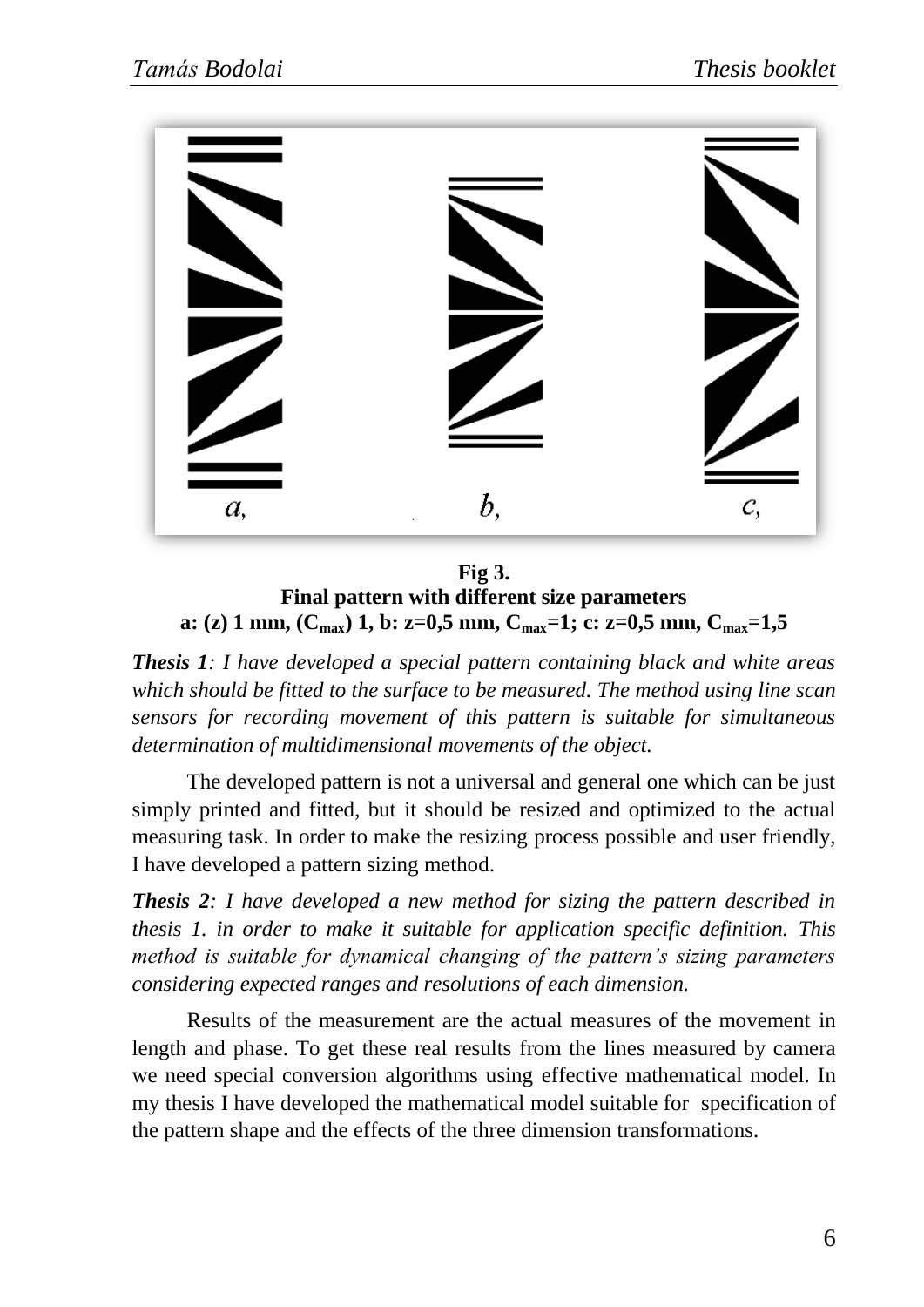*Thesis 3: I have developed a mathematical model for simplified algorithms used for the effective computerised processing of data provided by one and more lines sensors. Functioning of the mathematically deduced and developed model was analysed in details and its pertinence and operation was verified by my simulation and testing application.*

After the verification of the deduced mathematical model I have developed the measurement methods and their processing algorithms for the simplified model. This model doesn't take into consideration the effects of the perspective deformations. Pertinence of the developed algorithms I verified with my simulations and testing application.

*Thesis 4: I have developed measurement methods and processing algorithms using one or two pixel rows suitable for determination of axial movements and rotations of a surface performing free movement within a defined measurement range. Using one pixel row one axial movement and rotation can be determined. Using two pixel rows two axial movements and three rotations can be determined.*

The data processing time is a very important parameter of the processing algorithms, it defines the practical applicability of the theory. With my two pixel rows measurement method and my data reduction method data received even from high performance line scan cameras can be effectively processed making possible the continuous measurement.

*Thesis 5: Using method and algorithm described in thesis 4, for two pixel rows I have developed an online contactless vibration measurement method suitable for online detection and processing of two axial movements and three axial rotations of a free-moving surface measured by high sampling frequency.*

#### *Utilization of the new scientific results*

We can use the developed measurement methods and processing algorithms in their actual form if the perspective effects are negligible in the measurement circumstances.

The big data is a heavy problem in the area of the camera measurement methods. I solved this problem in my pattern based tasks with a specially developed data reduction, which can be also applied and further developed for other measuring methods and for use in big data analysis.

In this thesis project I aimed to develop my pattern to flat surfaces. But we can modify this pattern also to rotation rods. The three dimensional vibrating measurement of the rod will implement with this modified pattern.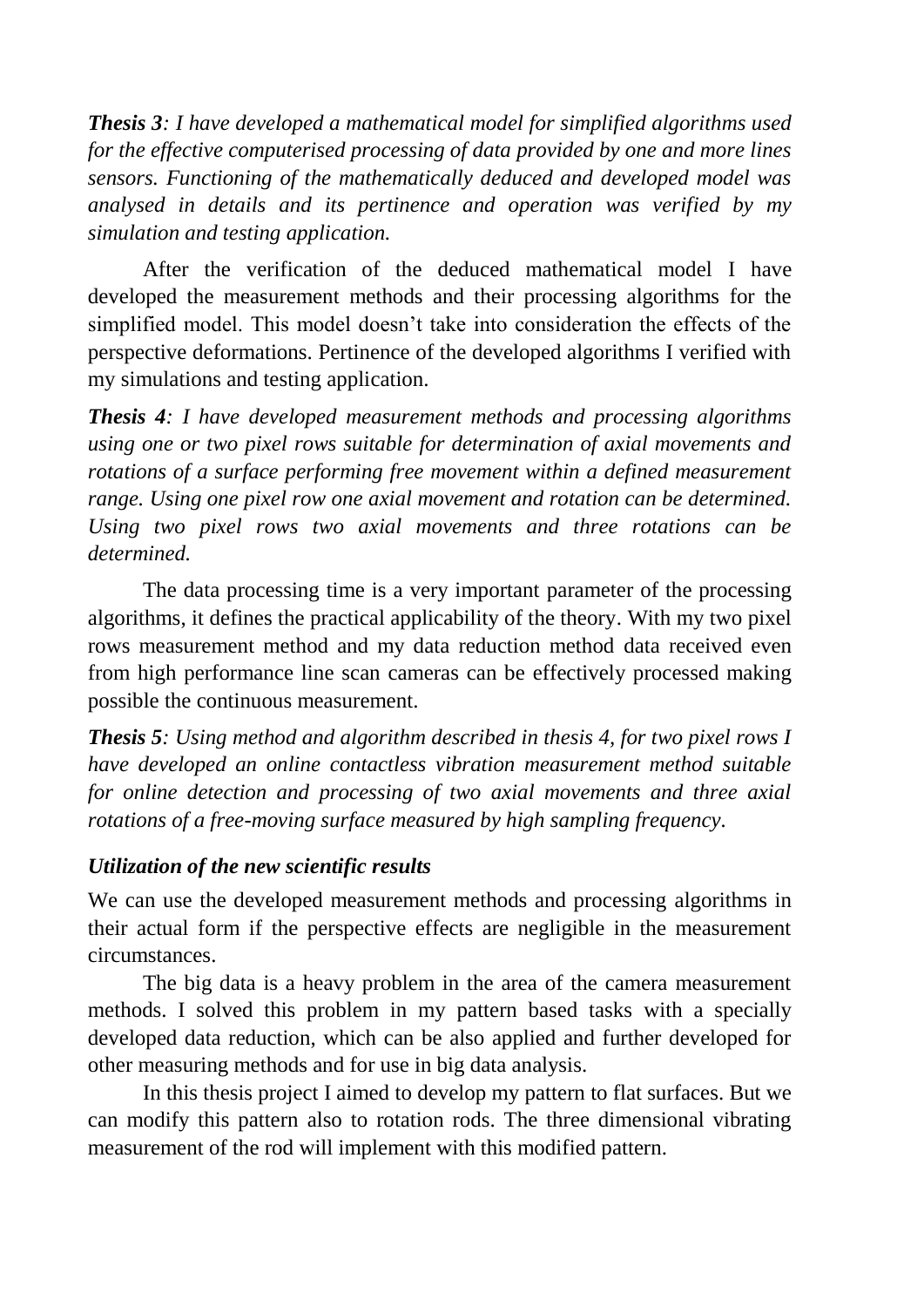In the future I would like to test the two pixel lines measurement method in the practice too. For this I have to realize a special line scan camera with two separated pixel rows.

My data reduction unit was developed to a more expensive FPGA measurement card. In the future I would like to implement it without special measurement card.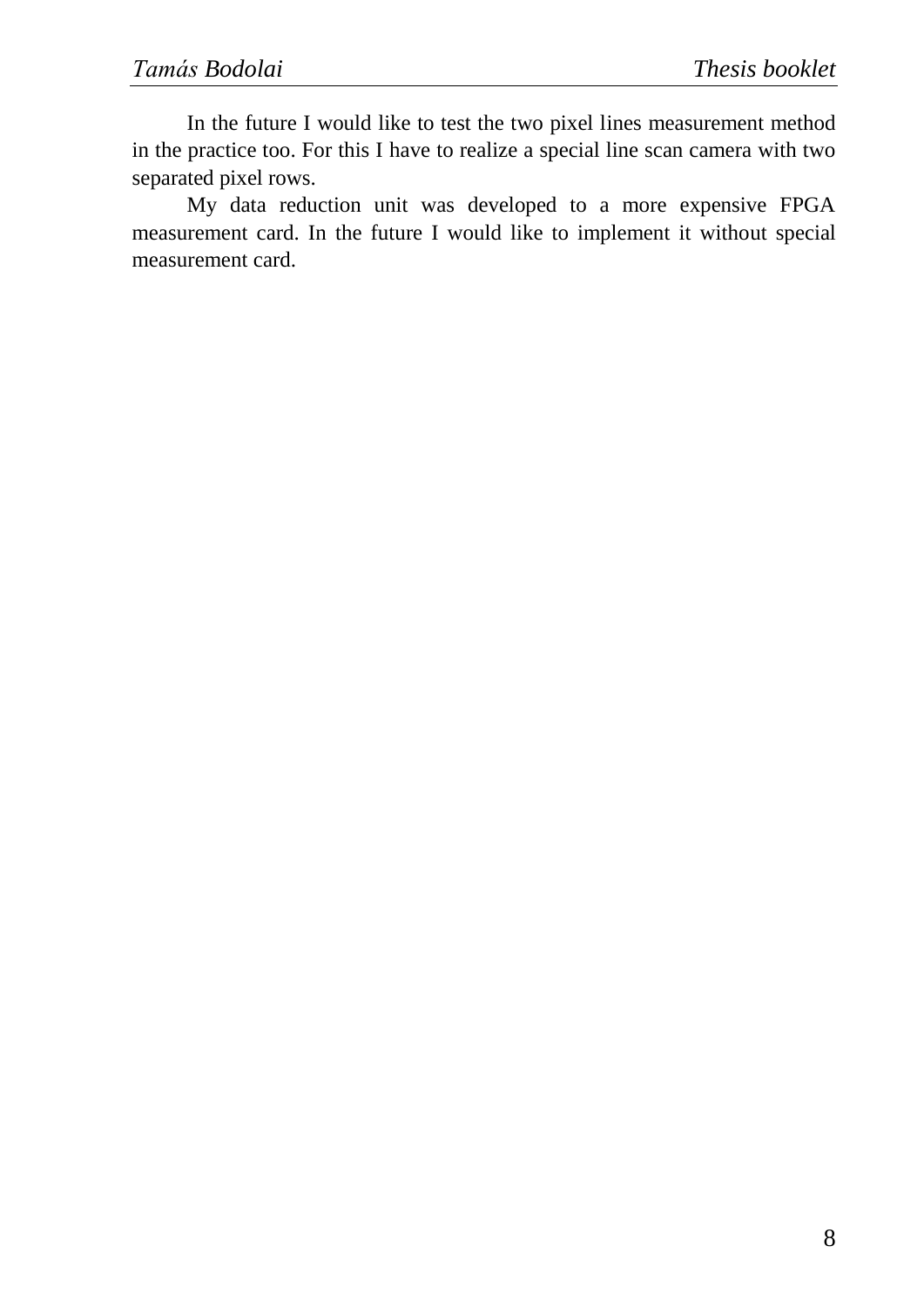### **IV. MAIN PULICATIONS**

- [S1] Bodolai Tamás, Váradiné Szarka Angéla: *Solving the Big Data Problem in Area of High-Speed Optical Vibration Measurement,* Journal of Computer Science and Control Systems Vol. 6, Nr. 2: pp. 9-12., 2013, ISSN: 1844-6043
- [S2] Bodolai Tamás, Váradiné Szarka Angéla: *Érintésmentes elmozdulás- és rezgésmérés vonalkamerák felhasználásával,* Magyar Elektronika Professzionális elektronikai és automatizálási szakfolyóirat, 2013/5. szám XXX. évfolyam, 50-53. oldal, ISSN: 0236-6134
- [S3] Bodolai Tamás: *Optikai távolságmérés lehetőségeinek vizsgálata, Analysis of possibilities of the optical distance measuring*, GÉP, A Gépipari Tudományos Egyesület műszaki folyóirata, 2012/3. szám LXIII. évfolyam, 99-102 oldal, ISSN: 0016-8572
- [S4] Bodolai Tamás: *Line scan kamerák használhatóságának vizsgálata mozgás- és rezgésmérés céljára,* Számítástechnika az Oktatásban Konferencia, 2011, ISSN 1842-4546, 128-132. oldal
- [S5] Bodolai Tamás: *Lézeres távolságmérő paramétereinek meghatározása,* Nemzetközi Energetika-Elektrotechnika Konferencia, 2009, ISSN: 1842-4546, 165-169. oldal
- [S6] Bodolai Tamás: *Development of a Research Support Application for Line Scan Measurements*, International Scientific Conference, 2012, ISBN 978-963-661- 773-8, CD H-8
- [S7] Bodolai Tamás: *Development of a New Method for Contactless Vibration Measurement,* International Scientific Conference, 2011, ISBN 978-963-661- 962-6, 13-16. oldal
- [S8] Bodolai Tamás: *Mintatesztelő szoftver fejlesztése line scan kamerás alkalmazásokhoz,*. Doktoranduszok Fóruma, 2011, Nyomdaszám: TNO.2012- 96.ME, 7-10. oldal
- [S9] Bodolai Tamás: *Ultrahang adó-vevők és line-scan kamerák felhasználhatóságának vizsgálata érintésmentes rezgésmérés céljára,*  Doktoranduszok Fóruma, 2010, Nyomdaszám: ME. Tu-99/2011., 19-24. oldal

### **V. REFERENCES**

#### **Printed references**

- [P1] M. Decker, K. Hintz, J. Nobis, C. Gühmann: *Controlling a Diesel Engine with Engine Management Based on Structure-Borne Sound,* IMEKO World Congress Metrology for Green Growth, 2012
- [P2] M. J. Usher, D. A. Keating: *Sensors and Transducers,* Macmillian Press, 1996, ISBN 0-333-60487-3
- [P3] H. K. Tönshoff, I. Inasaki: *Sensors in Manufacturing,* WILEY-VCH, 2001, ISBN 3-527-29558-5
- [P4] Jon S. Wilson: *Sensor Technology Handbook,* Elsevier, 2005, ISBN 0-7506- 7729-5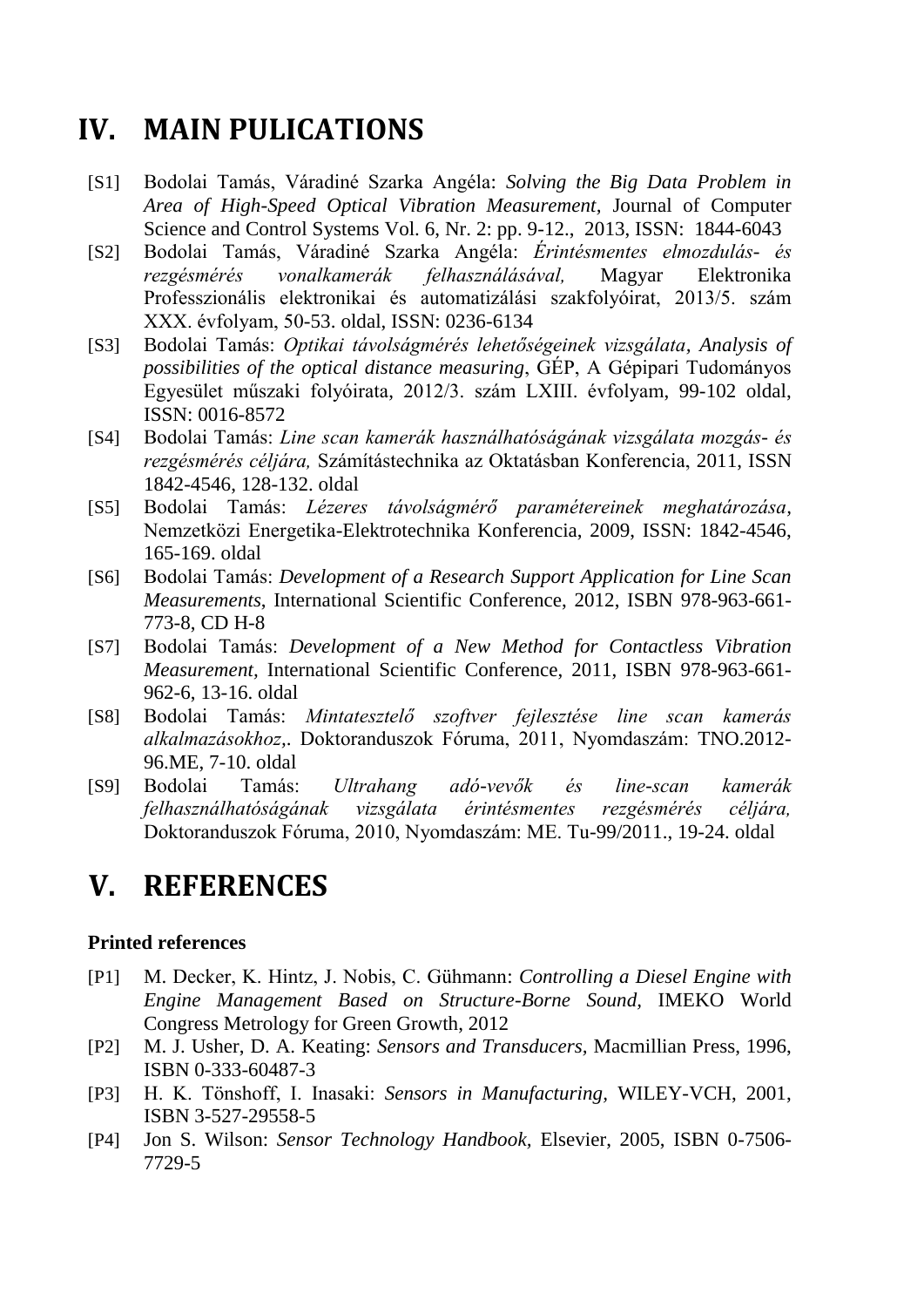- [P5] P. Hariharan: *Optical Interferometry,* Elsevier, Academic Press, 2003, ISBN 0- 12-311630-9
- [P6] Jia Shuhai, Yue Kaiduan, Tan Yushan: *The system of double-optical-path ESPI for the vibration measurement,* Elsevier, Optics and Lasers in Engineering, 2000, ISSN 0143-8166
- [P7] Saba Mirza, Priti Singh, Rajesh Kumar, A.L. Vyas,Chandra Shakher: *Measurement of transverse vibrations/visualization of mode shapes in square plate by using digital speckle pattern interferometry and wavelet transform,* Elsevier, Optics and Lasers in Engineering, 2006, doi:10.1016/j.optlaseng.2005.02.001
- [P8] A. Ota, Y. Kobayashi, O. Takano, N. Kasai: *Development of Digital Demodulator for Laser Vibrometer Standard,* IMEKO World Congress Metrology for Green Growth, 2012
- [P9] C. Hirunyapruk, P. Rattanangkul, B. Thummawut, V. Plangsangmas: *A Calibration System for Laser Vibrometers at NIMT,* IMEKO World Congress Metrology for Green Growth, 2012
- [P10] Richard Hartley, Andrew Zisserman: *Multiple View Geometry in computer vision,* Cambridge University Press, 2003, ISBN 0521-54051-8
- [P11] Thomas Luhmann, Stuart Robson, Stephen Kyle, Ian Harley: *Close Range Photogrammetry,* Whittles Publishing, 2006, ISBN 0-470-10633-6
- [P12] Milan Sonka, Vaclav Hlavac, Roger Boyle: *Image Processing, Analysis, and Machine Vision*, Brooks/Cole Publishing Company, 1999, ISBN 0-534-95393- X
- [P13] Daniel Malacara, Brian J. Thompson: *Handbook of Optical Engineering*, Marcel Dekker, Inc., 2001, ISBN 0-8247-9960-7
- [P14] Singiresu S. Rao: *Mechanical Vibrations,* Prentice Hall, 2005, ISBN 013- 196751-7
- [P15] J. S. Daruwalla, P. Balasubramaniam: *Moiré Topography in Scoliosis,* The Journal of Bone and Joint Surgery, vol. 67-B No. 2. March 1985
- [P16] Lénárt József: *Érintésmentes rezgésmérés,* GÉP, A Gépipari Tudományos Egyesület műszaki folyóirata, 2012/3. szám LXIII. évfolyam, 7-10 oldal, ISSN: 0016-8572
- [P17] Jean-José Orteu: *3-D computer vision in experimental mechanics*, Elsevier, Optics and Lasers in Engineering, 2009, doi:10.1016/j.optlaseng.2007.11.009
- [P18] K. Vacharanukul, S. Mekid: *In-process dimensional inspection sensors,* Elsevier, Measurement, 2005, doi:10.1016/j.measurement.2005.07.009
- [P19] Andy Wison: *Linescan Camera System Scores a Hole in One,* Vision System Design, 2012, ISSN 1089-3709
- [P20] M. Hrabovskỳ, P. Šmíd, P. Horváth, Z. Bača: *Measurement of object vibrations using the theory of speckle pattern decorrelation,* International Journal for Light and Electron Optics, 2002, doi:10.1078/0030-4026-00133
- [P21] Hu. Eryi; He. Yuming; Hua. Yu: *Deformation and vibration inspection using a line-scan imaging system,* International Conference on Experimental Mechanics, 2008